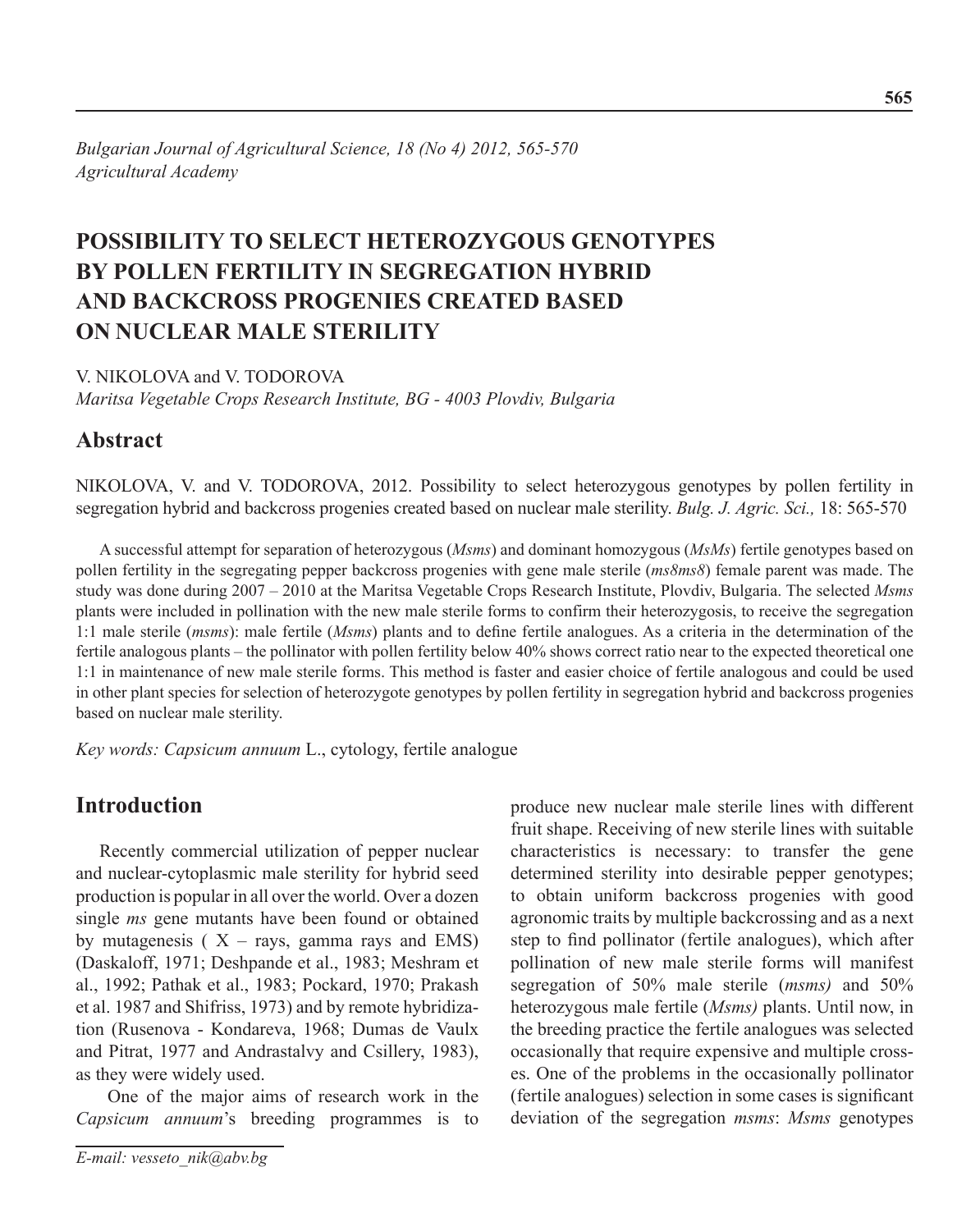from the theoretical correct one 1:1. The other one is the loss of segregation in the *msms* x *Msms* progeny, as all plants produced fertile pollen in the anthers, result from the wrong pollinator choice possessing homozygous (*MsMs*) genotype.

The purpose of the study was to make separation of the heterozygous (*Msms*) from dominant homozygous (*MsMs*) fertile genotypes by pollen fertility in the segregating backcross progenies obtained on the nuclear male sterile base.

#### **Materials and Methods**

The study was done during 2007 – 2010 at the Maritsa Vegetable Crops Research Institute, Plovdiv, Bulgaria. New male sterile forms with different fruit shape and good agrobiological quality were received in pepper breeding program, after several backcrossing  $(BCP_2)$  of hybrids between nuclear male sterile line No 1647 Zlaten medal  $ms_0$  (Daskalov, 1973) and pepper varieties - Byal Kalinkov, Stryama, Buketen 50 and Gorogled 6.

The type of segregation (fertile: sterile plants, sterile: heterozygous fertile: homozygous fertile plants) was defined in the second progeny of the hybrids and backcrosses ( $BC_2P_2$ ,  $BC_3P_2$ ) of sterile line No1647 ( $ms_{s}ms_{s}$ ) and the chosen varieties cultivated in 2007. Pollen fertility and respectively the absent of pollen grains in the anthers were observed in more then 50 plants (from 50 to 90) several times at different dates. For slides preparation were used three to five flowers per plant. Sterility and pollen fertility were evaluated by staining with 4% acetocarmine and glycerol (1:1). The percentage of the colored pollen was determined by counting more then 100 pollen grains from each studied flower. Data were processed by hypothesis testing with  $\chi^2$ .

The new sterile forms from the  $BC_3P_2$  progeny of the crosses between line No1647 and varieties Gorogled 6 (red pepper for grinding), Byal Kalinkov and Viktoria (green pepper) were hand pollinated with the selected on the basis of the pollen fertility intervals, genotypes (fertile analogues) in 2008 - 2009. In botanical maturity the fruits from the successful crosses were collected separately from each plant, their seeds were extracted and preserved for the next vegetation.

The segregation sterile: heterozygous fertile plant was evaluated in their first and second intraline progenies.

#### **Results**

The expression of male sterility determined by gene  $ms<sub>g</sub>$  in line No1647 Zlaten medal  $ms<sub>g</sub>$  was confirmed to be completed and stable in the performed study. No pollen grains were produced and there was complete absence of pollen in the anthers of the male sterile plants in all investigated segregation progenies. Phenotypic expression of the recessive gene was not changed in sterile genotypes of the mother line № 1647 and of hybrid and backcross progenies, as the anthers were without pollen grains, brown and deformed.

In previous cytological investigation (Nikolova et al., 2001; 2002), it was defined incomplete expression of the dominant *Ms* gene in the heterozygous (*Msms*) genotypes of the line  $N\ge 1647$  and in the  $F_1$  hybrids with different pepper varieties. Based on this suggestion was created a new hypothesis for separation of the fertile plants to heterozygous (*Msms*) and homozygous  $(MsMs)$  genotypes by establishing pollen fertility in F<sub>2</sub> hybrids and in second backcross progenies. According to this investigation, the studied plants were classified in three hypothetic variants with following intervals of the stained pollen grains:

• heterozygous *Msms* plants - with 0.1 to 60% stained pollen grains and homozygous *MsMs* plants with from 60 to 100% pollen fertility;

• heterozygous *Msms* plants - with 0.1 to 70% stained pollen grains and homozygous *MsMs* plants with from 70 to 100% pollen fertility;

• heterozygous *Msms* plants - with 0.1 to 80% stained pollen grains and homozygous *MsMs* plants with from 80 to 100% pollen fertility.

The data showed that when the obtained ratio fertile: sterile plants was near to expect one (3:1) in the segregating hybrid and backcross progenies, the suitable interval of the pollen fertility, determined *Msms* genotype, is between 0.1 и 70% (the II variant). The homozygous *MsMs* plants were classified in the interval of the pollen fertility from 70 to 100%. According to these two intervals, it was established the following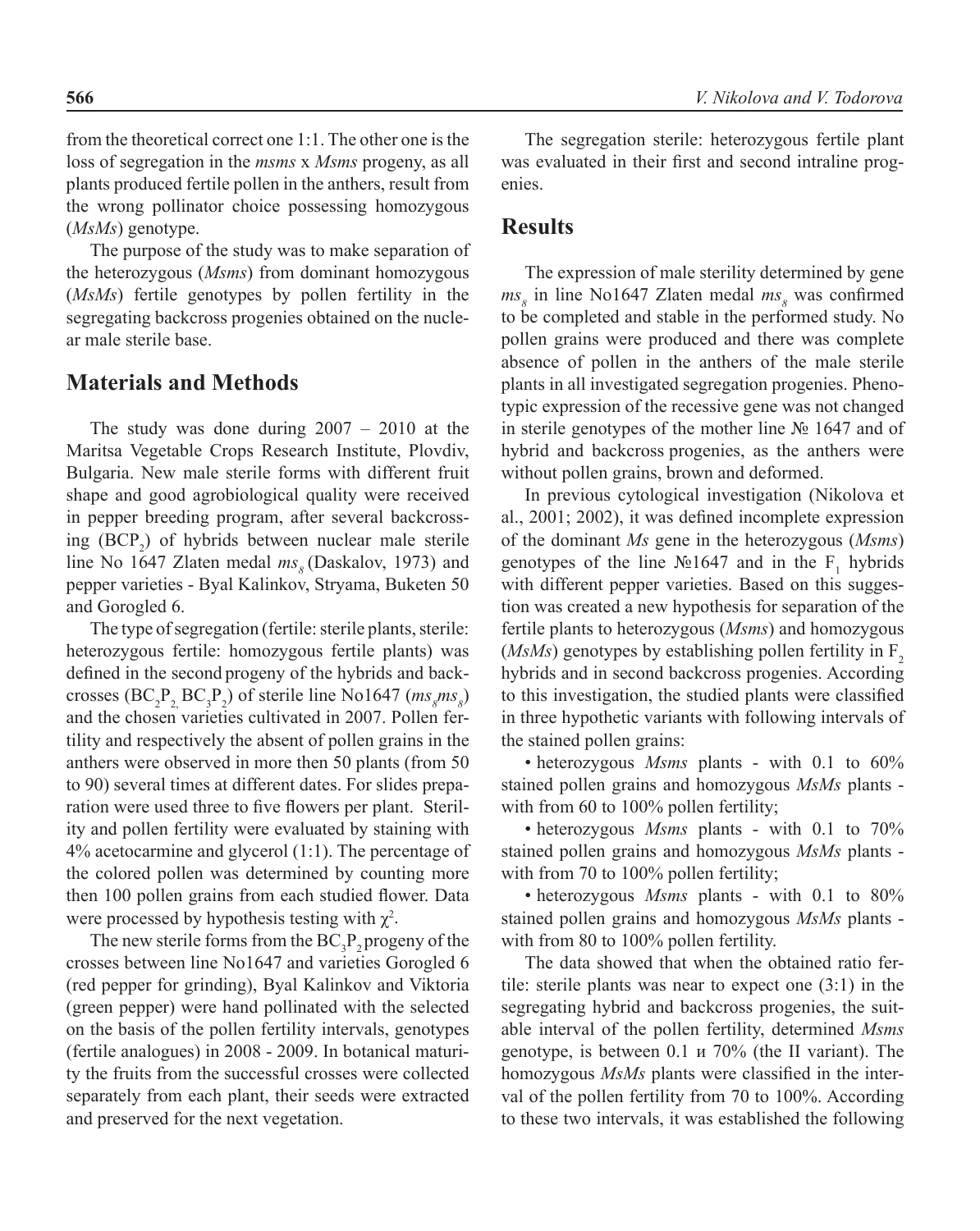segregation ratio – sterile  $ms_{\varsigma}ms_{\varsigma}$ : heterozygous fertile *Msms:* homozygous fertile *MsMs* plants:

- in  $F_2$  hybrids (line  $\mathcal{N}$ <sup>o</sup> 1647 x varieties Byal Kalinkov and Stryama) - 1 : 1.3 : 0.7 and 1 : 1.3 : 0.9, respectively.

- in the second backcross progeny  $BC_2P_2$  (line  $N_2$ ) 1647 x variety Stryama) и BC<sub>3</sub>P<sub>2</sub> (line № 1647 x varieties Buketen 50and Gorogled 6) - 1 : 1.4 : 0.9 and 1 : 2.7 : 0.8 and 1 : 1.6 : 1, respectively.

Probably the deviation of the ratio *Msms*: *MsMs* in the one hand and sterile: fertile genotypes in the other, in the studied crosses and progenies are because of occasional factors. The established values of the function  $\chi^2$  demonstrated, that in the degree of freedom 1 these values were acceptable in the level of the significance 5 % and the differences between practical received and theoretical expected results had occasional character.

If the fertile heterozygous *Msms* and homozygous *MsMs* plants from the same crosses and progenies were classified in pollen fertility intervals between 0.1- 60% and respectively  $60 - 100\%$  (I variant), between 0.1-80%, respectively 80 – 100% (III variant) the ratio sterile: heterozygous fertile: homozygous fertile plants could be considerable deviate from the theoretical expected one 1:2:1.

The part of the heterozygous *Msms* fertile genotypes were ignored in the I-st variant or some homozygous *MsMs* plants pass on to the group of heterozygous fertile *Msms* plants (III variant), which can define the above mentioned problem – the wrong choice of the pollinator with *MsMs* genotype, resulting in the loss of segregation in the progeny with sterile mother, as all plants produced fertile pollen in the anthers.

An attempt for selection of pollinators (fertile analogous) with pollen fertility not upper of 40% was made on the basis of the created hypothesis, in 2008 in the second  $BC_3P_2$  plant populations (with morphological uniformity and good agro-biological quality) of the crosses between line  $\mathcal{N}_2$  1647 ( $ms_{s}ms_{s}$ ) and varieties Gorogled 6 - red pepper for grinding, Victoria and Byal Kalinkov - green pepper (Figures 1, 2, 3, 4). After intraline pollinations ( $ms_{\rm s}ms \times Msms$ ), the seeds were extracted from the obtained fruits and progenies were cultivated in the next 2009 year.

In 2009 the segregation was studied cytologically in the first intraline progeny of 96 plants - breeding numbers Р5/08 and Р6/08 (red pepper for grinding) and respectively 38 from No 115/08, 141/08, 142/08 and 143/08 (green pepper) to ensure the created hypothesis and the expected segregation  $(1:1 - \text{Msms: } ms_s ms_s)$ plants) in maintenance of the new male sterile lines.

In the lines No Р5/08 and Р6/08, 53 plants formed fertile pollen, as 43 – were without pollen grains in the anthers (segregation in ratio1.2:1). The ratio fertile: sterile green pepper plants were 1.1:1 according to the same scheme as that one used in red pepper breeding.

In order to be confirmed the possibility for selection of fertile analogous, using as a criteria low level of the pollen fertility and to check again the expected ratio (1:1) in maintenance of the new male sterile lines, in 2010 year 142 red pepper plants (No Р4/09, Р8/09, Р10/09, Р11/09, Р12/09, Р13/09 и Р14/09) were investigated (Table 1). The cultivated plants were progeny from the second intraline pollination ( $ms<sub>g</sub>ms x Msms$ ) in the lines No P5/08 and P6/08. The obtained data showed 1:1.1 and 1:1.3  $Msms: ms_{g}ms_{g}$ ratio, respectively which again is close to the expected one 1: 1.

#### **Table 1**

**Segregation fertile: sterile plants after second**   $\frac{1}{2}$  intraline pollination ( $\frac{m}{s}$   $\frac{m}{s}$  x  $\frac{Msms}{s}$ **in lines No Р5/08 and Р6/08**

| Progenies                     | Studied plants  |                   |                   | Fertile:<br><b>Sterile</b> |
|-------------------------------|-----------------|-------------------|-------------------|----------------------------|
|                               | total<br>number | fertile<br>number | sterile<br>number | plants<br>ratio            |
| $P4/09 - of$<br>line $P5/08$  | 19              | 10                | 9                 | 1.1:1                      |
| P8/09                         | 18              | 9                 | 9                 | 1:1                        |
| P10/09                        | 10              | 4                 | 6                 | 1:1.5                      |
| P11/09                        | 29              | 17                | 12                | 1.4:1                      |
| P <sub>12</sub> /09           | 22              | 7                 | 15                | 1:2.1                      |
| Total                         | 98              | 47                | 51                | 1:1.1                      |
| $P13/09 - of$<br>line $P6/08$ | 20              | 11                | 9                 | 1.2:1                      |
| P14/09                        | 24              | 8                 | 16                | 1:2                        |
| Total                         | 44              | 19                | 25                | 1:1.3                      |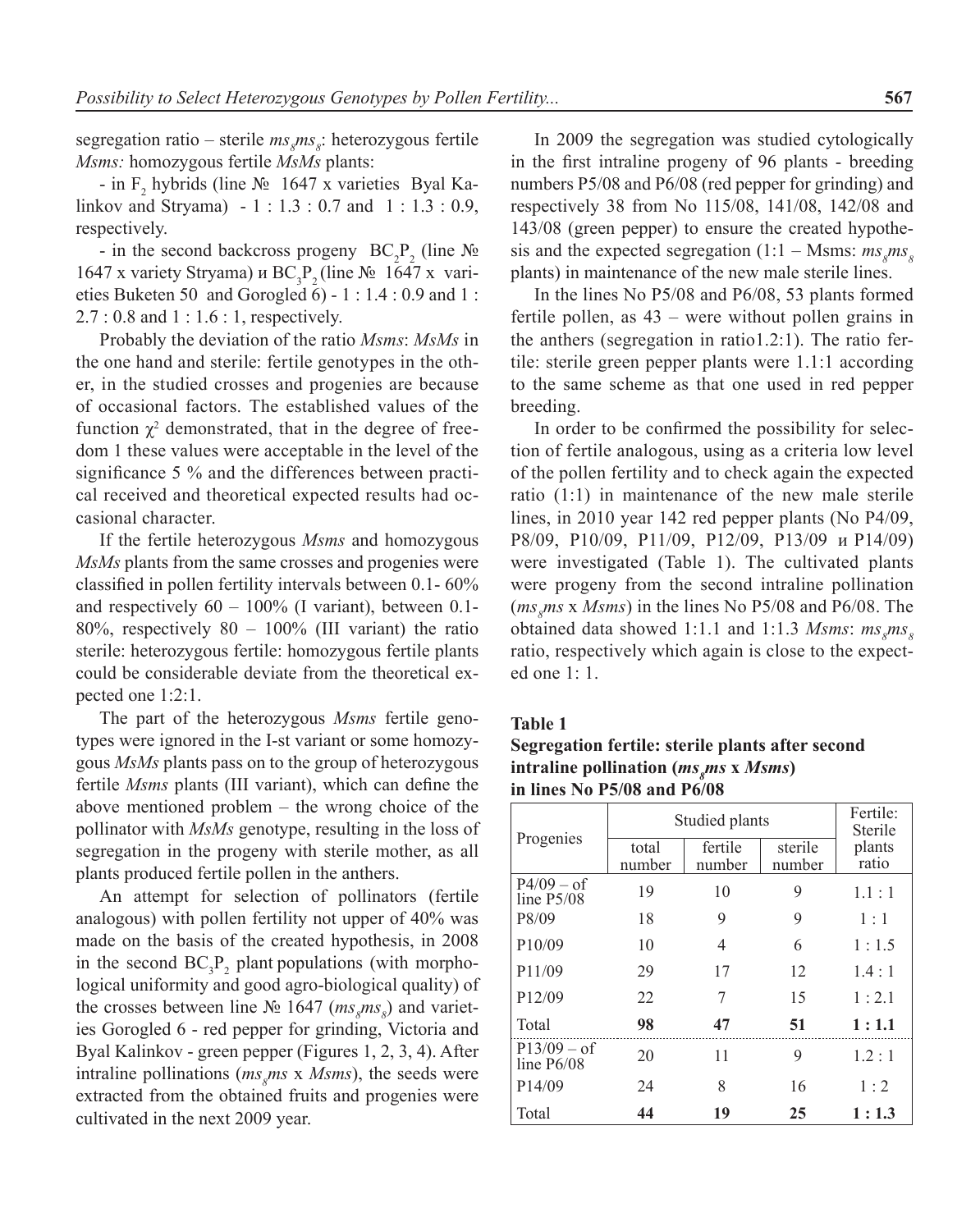

**Fig. 1. Anther without pollen grains of sterile plant**



**Fig. 2. Anther tissue with fertile pollen of F2 hybrid plant**

## **Discussion**

In the pepper breeding programs based on nuclear male sterility the major problems in creating new lines with suitable agronomic characteristics are to produce new forms with good biological quality and stability of the sterility expression: to incorporate the gene marker for early and easy selection of the sterile genotypes: to choice correct pollinators - fertile analogous (*Msms)*.



**Fig. 3. Pollen of heterozygous F2 plant**



**Fig. 4. a, b. High pollen ferility in homozygous F2 plants**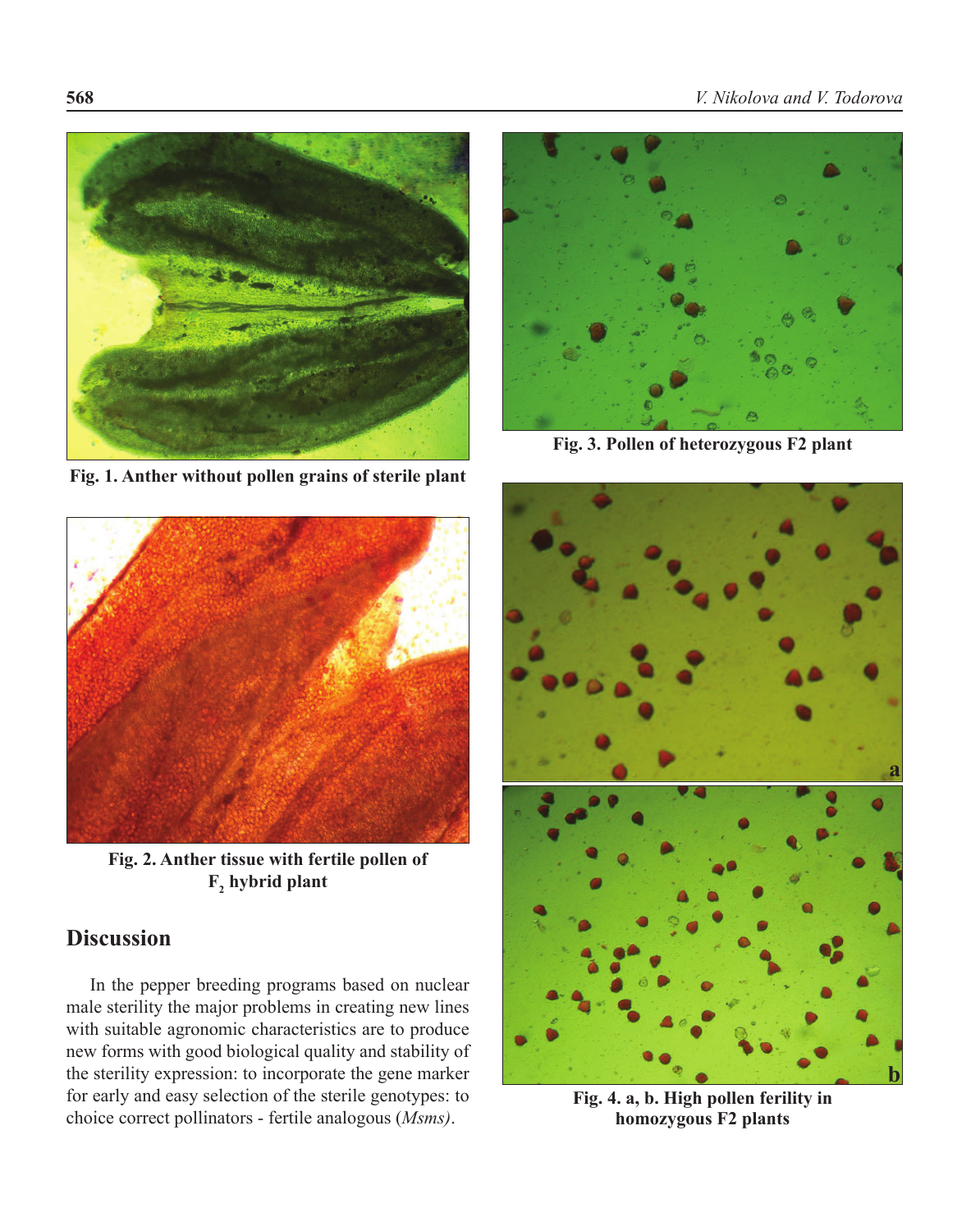Numerous lines with different nuclear *ms* genes, presenting stable expression are known. There is some information about experiments to incorporate the seedling marker linked with *ms* gene for early sterile form selection (Meshram and Narkhende, 1982; Moor, 1986; Patel et al., 2001 and Pathak et al., 1983).

According to Patel et al. (2001), the recessive gene marker or pleotropic acting gene from female parent can be also used for identification of male sterile plants. However, there are not announcements about any criteria including cytological one for the fertile analogous easier and faster choice. Kumar et al. (2003) studying the genetics of fertile restores and maintainers in cross between stable nuclear - cytoplasmic sterile line "CCA - 4261" and 48 hot and 5 sweet pepper lines (all *Capsicum annum* L.) described lines identified as restores, as 70 % of them were with pollen fertility between 70 and 90%; line defined as maintainers with stained pollen grains from 34.6 to 36.2% and lines segregating for both the traits – with pollen fertility from 33.1 to 82.1%.

On the basis of the suggestion about incomplete expression of the dominant *Ms* gene in the heterozygous (*Msms*) genotypes of the line №1647 (Daskalov, 1973) and in the  $F_1$  plants from the crosses of line  $\text{N}$ <sup>0</sup>1647*ms*<sub>8</sub> with different pepper varieties (Nikolova et al., 2001; 2002), it was created a new hypothesis for faster and easier choice of fertile analogous. The attempt to separate the fertile plants from  $F_2$  hybrids and from second progenies of the backcrosses to heterozygous (*Msms*) and homozygous (*MsMs*) genotypes by established pollen fertility intervals gave us possibility for more correct selection of *Msms* forms.

The pollen fertility is a plant characteristic influenced by environmental and technological changes and it was necessary the obtained results to be repeated in the two following years (2009-2010). The find segregations in maintenance of the new male sterile forms, crossed with chosen new heterozygous male fertile plants (according to created hypothesis with low level of pollen fertility) were near to expected one (1:1) in 2009-2010 and that was a proof about the successful selection of fertile analogous, using as a criteria - pollen fertility not up to 40%.

The described method manifested on the one hand higher reality of the heterozygosis of the selected pol-

linators in comparison to usually using practice - by occasional choice - and on the other – acceleration of the breeding process, avoidance of the numerous crosses and following control of the segregations, witch require extensive plant cultivation.

This method could be used in other plant species for selection of heterozygote genotypes by pollen fertility in segregation hybrid and backcross progenies based on nuclear male sterility.

The results of performed investigations and analysis showed, that when the segregation ratio fertile: sterile genotypes in  $F_2$  hybrids and in second progenies of backcrosses deviated significant from the expected one (3: 1), the selection of heterozygous *Msms* plants was less possible and not very definite on the basis of pollen fertility.

Csillery (1989) and Shifriss and Pilowsky (1993) succeeded in developing a digenic system *ms1 ms1 ms2 ms2* x *Ms1ms1 Ms2ms2* which, due to complementary gene action, yielded 3 male-sterile and 1 fertile progenies. According to Moor (1986), desirable ratio is 2:1 fertile: male sterile individuals in populations for the best results in hybrid seed production.

### **Conclusions**

A successful attempt to separate the heterozygous (*Msms*) from the homozygous (*MsMs*) genotypes in  $F<sub>2</sub>$ hybrids and second progenies of the backcrosses (obtained on the base of nuclear male sterility) by establishing pollen fertility was carried out. The suitable tolerance of pollen fertility, which determined *Msms* plants, was defined to be between interval of 0.1 and 70%.

As a criterion in determination of the fertile analogous plants – pollen fertility below 40% shows correct ratio 1:1 in maintenance of new male sterile forms.

When the ratio sterile  $ms_{8}ms_{8}$ : fertile plants in segregating hybrid and backcross progenies deviated from the expected (3: 1) it was less possible and not very definite to select the heterozygous *Msms* genotypes on the basis of pollen fertility.

This method could be used in other plant species for selection of heterozygote genotypes by pollen fertility in segregation hybrid and backcross progenies based on nuclear male sterility.